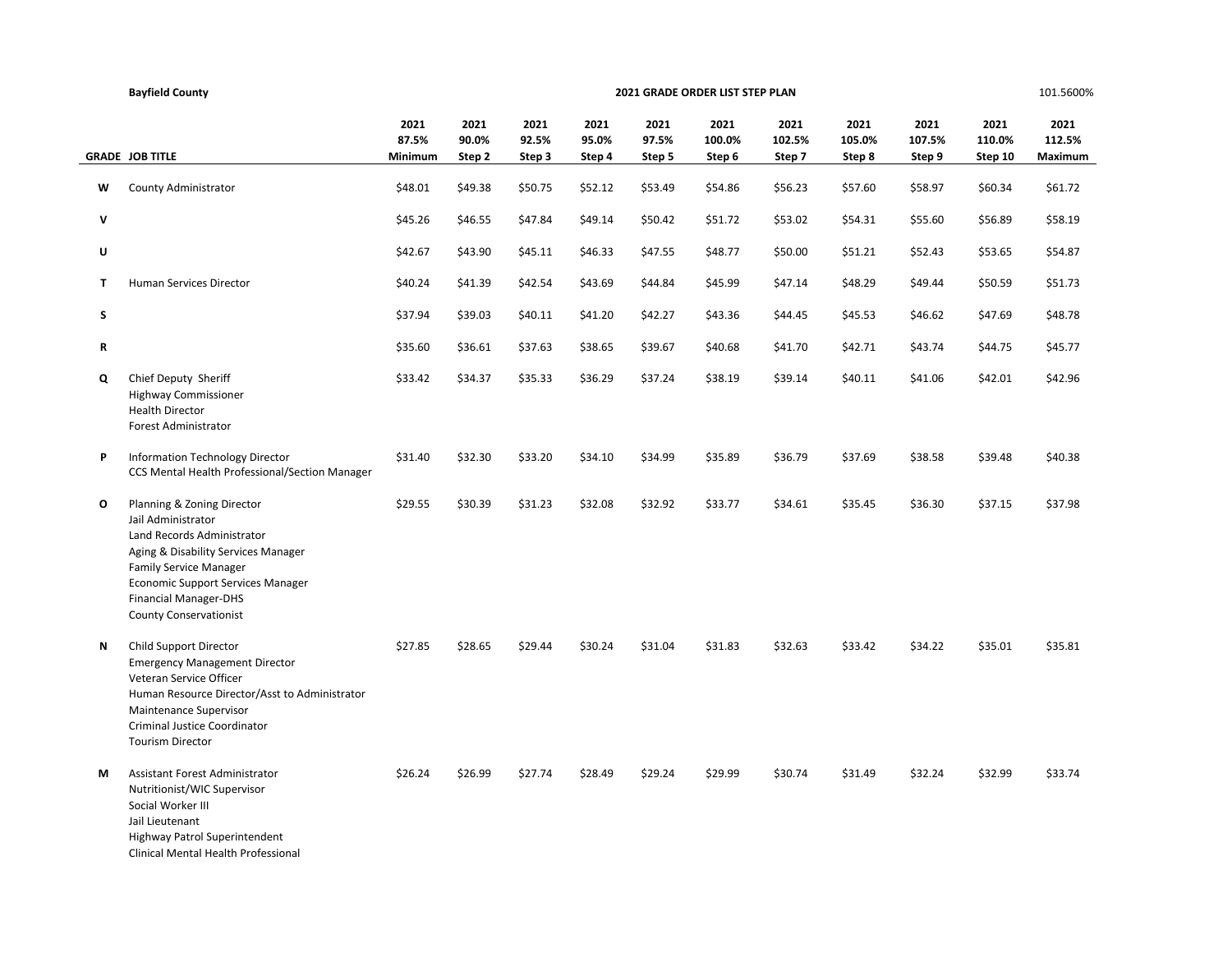Surveyor

Highway Shop Foreman

| L  | Social Worker II<br>Programmer/Analyst<br>Environmental Health Sanitarian<br>Network and Security Analyst<br><b>Health Educator</b><br><b>Public Health Nurse</b><br><b>Community Health Nurse</b><br><b>CCS Regitered Nurse</b><br>Accountant<br><b>WIC Project Nutritionist</b>                                                                                                                                                                                                                                                                                                                                           | \$24.70 | \$25.41 | \$26.12 | \$26.82 | \$27.53 | \$28.23 | \$28.93 | \$29.64 | \$30.34 | \$31.06 | \$31.76 |
|----|-----------------------------------------------------------------------------------------------------------------------------------------------------------------------------------------------------------------------------------------------------------------------------------------------------------------------------------------------------------------------------------------------------------------------------------------------------------------------------------------------------------------------------------------------------------------------------------------------------------------------------|---------|---------|---------|---------|---------|---------|---------|---------|---------|---------|---------|
| К  | Social Worker I<br>Assistant Zonng Administrator<br>Forester<br><b>Recreation Forester</b>                                                                                                                                                                                                                                                                                                                                                                                                                                                                                                                                  | \$23.33 | \$23.99 | \$24.66 | \$25.33 | \$25.99 | \$26.66 | \$27.33 | \$27.99 | \$28.66 | \$29.33 | \$30.00 |
| J  | <b>Conservation Technician</b><br>Land Survey Technician<br>Adult Protective Services Specialist<br>Jail Sergeant<br>Office Manager-Health<br>Office Manager-Highway                                                                                                                                                                                                                                                                                                                                                                                                                                                        | \$22.04 | \$22.66 | \$23.29 | \$23.93 | \$24.56 | \$25.19 | \$25.81 | \$26.44 | \$27.08 | \$27.71 | \$28.34 |
| Т. | <b>GIS Technician</b><br>Real Property Lister<br>Victim/Witness Coordinator<br>Legal Secretary<br><b>Office Manager-Forestry</b><br>Office Manager-Zoning<br><b>Risk Reduction Treatment Court Assistant</b><br>Bookkeeper County Clerk<br>Bookkeeper Human Services<br>Confidential Secretary-Jail<br>Confidential Secretary-Sheriff<br>Jail Corporal<br>Aging & Disability Benefits Specialist<br><b>Disability Benefits Specialist</b><br><b>CCS Service Facilitator</b><br>Social Worker Aide<br><b>Elderly Benefits Specialist</b><br>Youth Transition Specialist<br>Forest Technician<br><b>CCS Family Specialist</b> | \$20.83 | \$21.43 | \$22.02 | \$22.61 | \$23.21 | \$23.81 | \$24.40 | \$25.00 | \$25.59 | \$26.19 | \$26.78 |
| н  | Chief Deputy Register of Deeds                                                                                                                                                                                                                                                                                                                                                                                                                                                                                                                                                                                              | \$19.70 | \$20.27 | \$20.83 | \$21.39 | \$21.95 | \$22.52 | \$23.08 | \$23.65 | \$24.20 | \$24.77 | \$25.33 |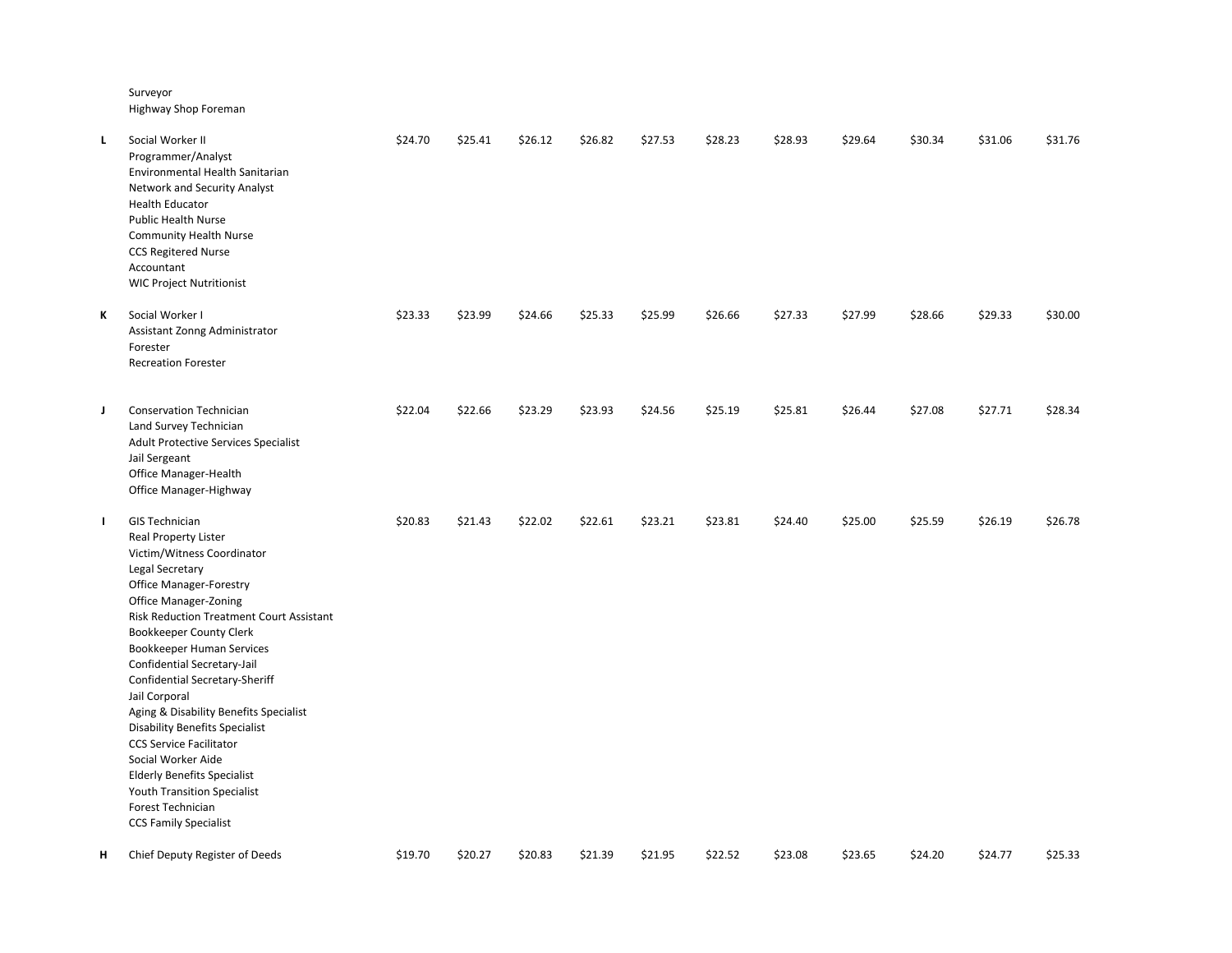|    | Deputy Treasurer<br>Deputy County Clerk<br>Child Support Specialist<br>Lead Civilian Communications Operator<br>Jailer<br>Economic Support Specialist III<br>Economic Support Specialist II<br>Economic Support Specialist I<br>Custodian/Maintenance Person<br><b>Land Conservation Assistant</b><br><b>Family Specialist</b><br>Deputy Clerk Of Court<br>Office Manager-UW Extension<br>Clerk III-Tourism/Fair |         |         |         |         |         |         |         |         |         |         |         |
|----|------------------------------------------------------------------------------------------------------------------------------------------------------------------------------------------------------------------------------------------------------------------------------------------------------------------------------------------------------------------------------------------------------------------|---------|---------|---------|---------|---------|---------|---------|---------|---------|---------|---------|
| G  | Tax Deed<br><b>Financial Specialist</b><br>Clerk III-County Clerk Office<br>Clerk III-Veterans/Emergency Management<br>Clerk III-DHS<br>Clerk III-Clerk of Court<br>Planning and Zoning Assistant<br>Judicial Assistant<br>Computer Technician<br>Civilian Communications Operator<br>LPN/WIC Screener                                                                                                           | \$18.65 | \$19.18 | \$19.71 | \$20.25 | \$20.78 | \$21.31 | \$21.85 | \$22.38 | \$22.92 | \$23.45 | \$23.98 |
| F  | Clerk II<br>Clerk III-UW Extension<br>Clerk II-Tourism<br>Clerk II-County Clerk                                                                                                                                                                                                                                                                                                                                  | \$17.69 | \$18.20 | \$18.70 | \$19.20 | \$19.71 | \$20.22 | \$20.72 | \$21.23 | \$21.73 | \$22.24 | \$22.75 |
| E. | Clerk II-DHS<br>Clerk I-DA Office<br>Clerk I-Imaging Clerk<br>Clerk I-Zoning<br>Clerk I-DHS<br>Clerk I-Sheriff<br>Clerk I-Clerk of Court<br>Clerk I-WIC<br>Clerk I-Health                                                                                                                                                                                                                                        | \$16.80 | \$17.29 | \$17.76 | \$18.24 | \$18.72 | \$19.20 | \$19.68 | \$20.16 | \$20.64 | \$21.13 | \$21.60 |
| D  | Lead Cook<br><b>Cleaning Person</b>                                                                                                                                                                                                                                                                                                                                                                              | \$15.99 | \$16.44 | \$16.90 | \$17.36 | \$17.81 | \$18.27 | \$18.73 | \$19.18 | \$19.64 | \$20.10 | \$20.55 |
| C  | Meal Site Facilitator                                                                                                                                                                                                                                                                                                                                                                                            | \$14.80 | \$15.23 | \$15.66 | \$16.07 | \$16.50 | \$16.92 | \$17.34 | \$17.77 | \$18.18 | \$18.62 | \$19.03 |